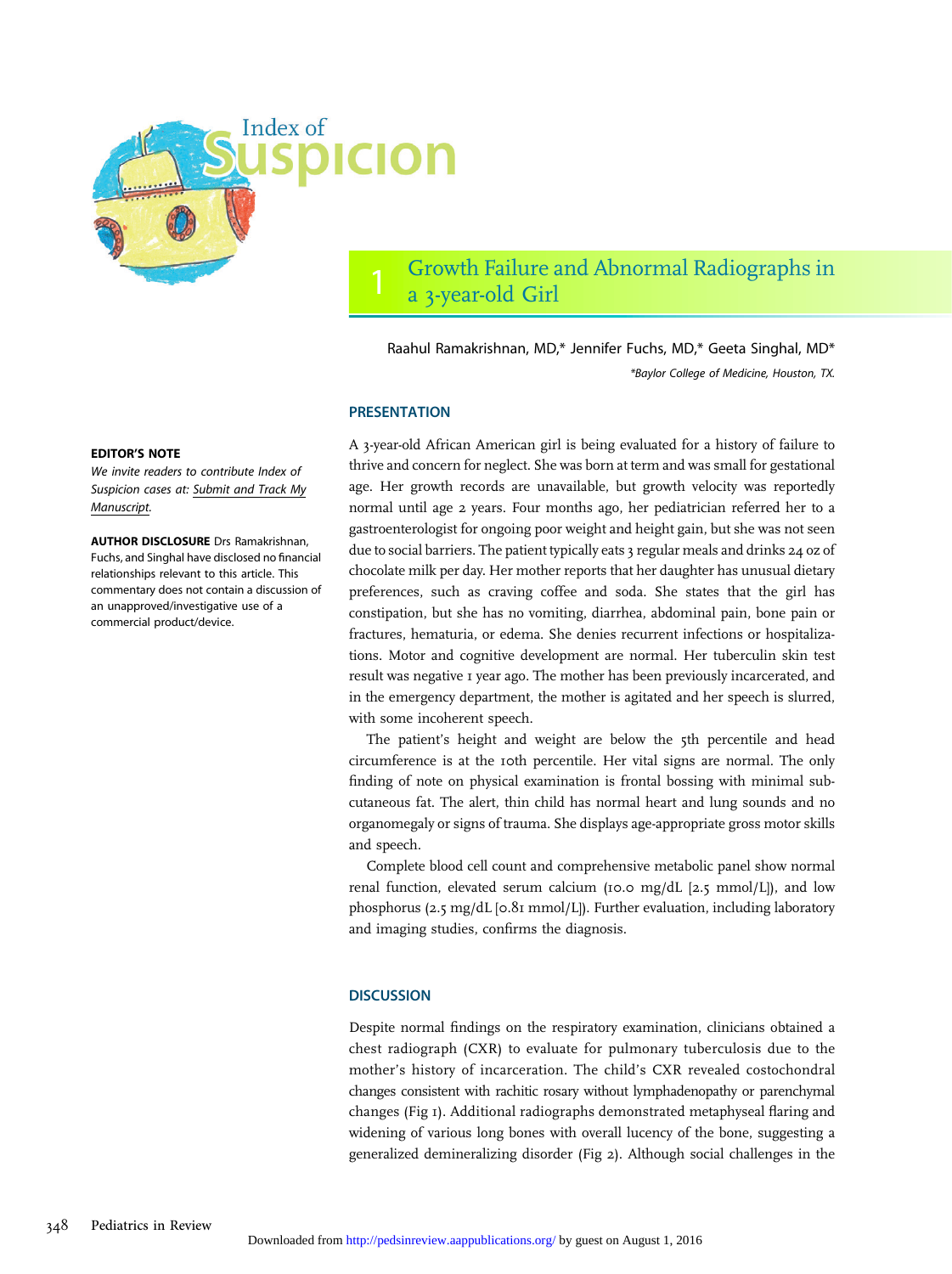family suggested neglect or malnourishment as the cause, the patient surpassed calorie count goals on her own while hospitalized.

Endocrinology evaluation included normal serum parathyroid hormone (PTH) and 25-hydroxyvitamin D values along with excess phosphorus in her urine, suggesting a diagnosis of familial hypophosphatemic rickets. She was discharged on vitamin D and potassium phosphate supplementation, but the family admitted to poor compliance due to insurance issues and the difficulty in giving the phosphate supplementation 4 times per day. The girl was seen by a geneticist specializing in skeletal dysplasia, who recommended genetic testing for X-linked and autosomal dominant hypophosphatemia (PHEX and FGF-23 genes, respectively), but the family declined. The girl continues to be evaluated every 3 months by a pediatric endocrinologist, but her skeletal abnormalities and phosphorus values have not improved due to the family's inability to adhere to the potassium phosphate regimen.

#### The Condition

Rickets is a failure of normal mineralization of growing bone that should be included in the differential diagnosis of children presenting with failure to thrive and orthopedic abnormalities, such as leg bowing, osteopenia, or frequent fractures. Although vitamin D–deficient rickets is at the forefront of clinicians' minds, other diagnostic possibilities include familial hypophosphatemic rickets, hereditary hypophosphatemic rickets with hypercalcuria, vitamin D– dependent rickets, renal osteodystrophy, and medicationinduced rickets. In fact, renal phosphate-wasting disorders are estimated to be the most common causes of rickets in North America. Because rickets is not a reportable disease, few data document the epidemiologic likelihood of its various types. Fewer than one-third of rickets cases in the United States are estimated to result from nutritional deficiencies. When present, nutritional rickets typically affects



Figure 1. Chest radiograph demonstrates prominent metaphyseal widening at the costochondral junction anteriorly, also known as "rachitic rosary" (white arrows).



Figure 2. Wrist radiograph shows metaphyseal flaring at the distal end of both the radius and ulna (white arrow) as well as significant cupping of the distal ulnar metaphysis (black arrow).

darker-complected children, exclusively breastfed infants not receiving vitamin D supplementation, or those with diets deficient in calcium.

Familial hypophosphatemic rickets or X-linked hypophosphatemic rickets (XLH) is caused by a mutation of the phosphate-regulating gene (PHEX) on the X chromosome (Xp22.1), leading to renal proximal tubule wasting of phosphorus. The mechanism is not yet completely understood but is believed to be related to an increase of fibroblast growth factor 23 (FGF-23), a potent regulator of a renal proximal tubule sodium-potassium cotransporter, causing phosphaturia. This results in hypophosphatemia with inappropriately normal concentrations of calcitriol. An autosomal dominant form of hypophosphatemic rickets is much rarer than XLH and is caused by mutation in FGF23. The clinical and biochemical features are similar to those of XLH.

### **Diagnosis**

Although clinical findings can raise the suspicion of rickets, diagnostic testing is required to determine the exact cause and recommended management. A child's gestational age, dietary intake of vitamin D and calcium, and sunlight exposure should be noted. XLH rickets typically presents in the first 2 years after birth, and the clinical presentation involves short stature, lower extremity deformities that include genu varum, bone pain and tenderness, frontal bossing of the skull, and dental abscesses. Barriers to access to health care may be responsible for delayed diagnosis in this 3-year-old patient. Although some patients may display hypotonia and delayed walking, muscle weakness is not a predominant feature; affected patients typically have normal strength. Among the long-term complications of untreated disease are skeletal deformities, particularly abnormal lower extremity growth, which may require surgical correction.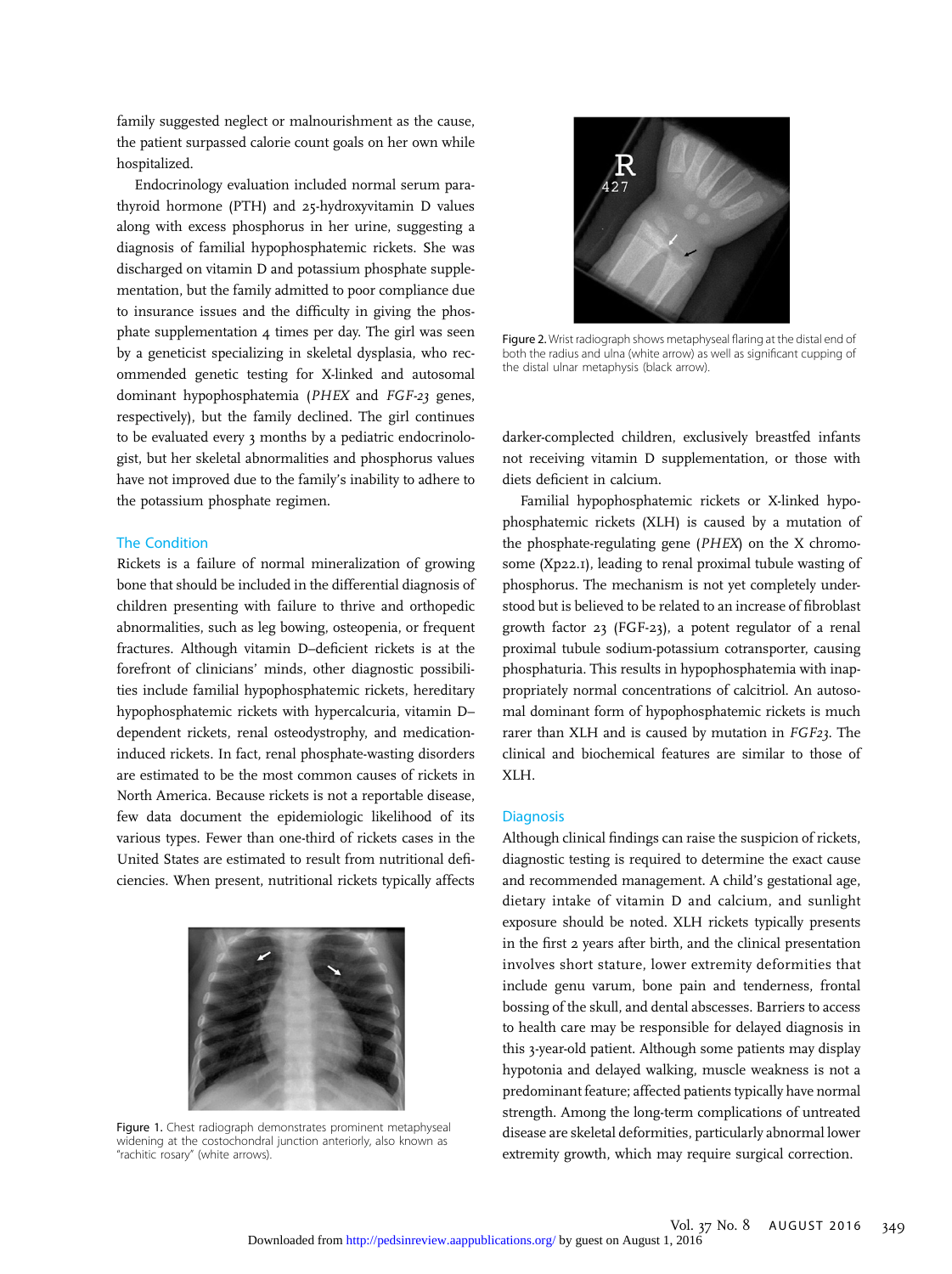| <b>TYPE OF RICKETS</b>                                   | <b>CALCIUM</b><br><b>VALUE</b> | <b>PHOSPHATE</b><br><b>VALUE</b> | <b>PARATHYROID</b><br><b>HORMONE VALUE</b> | <b>ALKALINE</b><br><b>PHOSPHATASE VALUE</b> | 25-HYDROXYVITAMIN<br><b>D VALUE</b> |
|----------------------------------------------------------|--------------------------------|----------------------------------|--------------------------------------------|---------------------------------------------|-------------------------------------|
| Vitamin D-deficient                                      | Normal/low                     | Normal/low                       | Increased                                  | Increased                                   | Low                                 |
| Vitamin D-dependent                                      | l ow                           | LOW                              | Increased                                  | Increased                                   | Normal                              |
| Hypophosphatemic (includes<br>X-linked hypophosphatemic) | Normal/low                     | l ow                             | Normal                                     | Increased                                   |                                     |
| Renal osteodystrophy                                     | Normal/low                     | Increased                        | Increased                                  | Increased                                   | Normal                              |

# TABLE. Typical Laboratory Findings With the Various Types of Rickets

Laboratory features of XLH rickets include hypophosphatemia and increased alkaline phosphatase. Serum concentrations of calcitriol, calcidiol, calcium, and PTH are within normal ranges, although they are inappropriate given the hypophosphatemia (Table).

Radiologic evidence of XLH rickets includes osteopenia, fraying, widening, and cupping of the metaphyseal ends of rapidly growing long bones (radius, ulna, distal femur, and tibia) and beading of the costochondral junctions, known as rachitic rosary.

## **Treatment**

The treatment of XLH rickets is supplementation with oral phosphorus to replete losses due to renal wasting in conjunction with calcitriol to supplement the inappropriately normal concentrations of vitamin D. A single high dose of vitamin D is not recommended due to concern for vitamin D intoxication and renal damage related to hypercalcinosis. Rather, a low dose of vitamin D (typically 1,000 IU) is coupled with oral phosphorus and titrated based on frequent assessment of serum calcium, phosphate, calcitriol, and renal function. As with any chronic disease, compliance with maintenance therapy is a major challenge. Treatment is generally continued until alkaline phosphatase values normalize. Biochemical changes following appropriate nutritional supplementation are evidenced by a rise in

serum phosphorus within the first week of treatment. Treating active rickets improves mineralization, thereby promoting bone growth, correcting leg deformities, and improving dentition. Typically, after 2 years of treatment, growth velocity is restored, although 25% to 40% of patients with XLH rickets show linear growth delay despite optimal treatment and have a final height more than 2 standard deviations below normal.

## Lessons for the Clinician

- Rickets is a failure of normal mineralization of growing bone that should be included in the differential diagnosis of children presenting with failure to thrive and orthopedic abnormalities such as frontal bossing or leg bowing.
- X-linked hypophosphatemic rickets is caused by renal proximal tubule wasting of phosphorus, with inappropriately normal vitamin D concentrations. Treatment involves oral supplementation of phosphorus and calcitriol until alkaline phosphatase values normalize.
- The physician should be aware of his/her own biases about the social circumstances of patients and their families that may influence the diagnostic reasoning process.

Suggested Readings for this article are at [http://pedsinreview.](http://pedsinreview.aappublications.org/content/37/8/348) [aappublications.org/content/37/8/348](http://pedsinreview.aappublications.org/content/37/8/348).

# Parent Resources from the AAP at HealthyChildren.org

Case 1: Growth Failure and Abnormal Radiographs in a 3-Year-Old Girl

• [https://www.healthychildren.org/English/healthy-living/nutrition/Pages/Vitamin-D-De](https://www.healthychildren.org/English/healthy-living/nutrition/Pages/Vitamin-D-Deficiency-and-Rickets.aspx)ficiency-and-Rickets.aspx

• Spanish: [https://www.healthychildren.org/spanish/healthy-living/nutrition/paginas/vitamin-d-de](https://www.healthychildren.org/spanish/healthy-living/nutrition/paginas/vitamin-d-deficiency-and-rickets.aspx)ficiency-and-rickets.aspx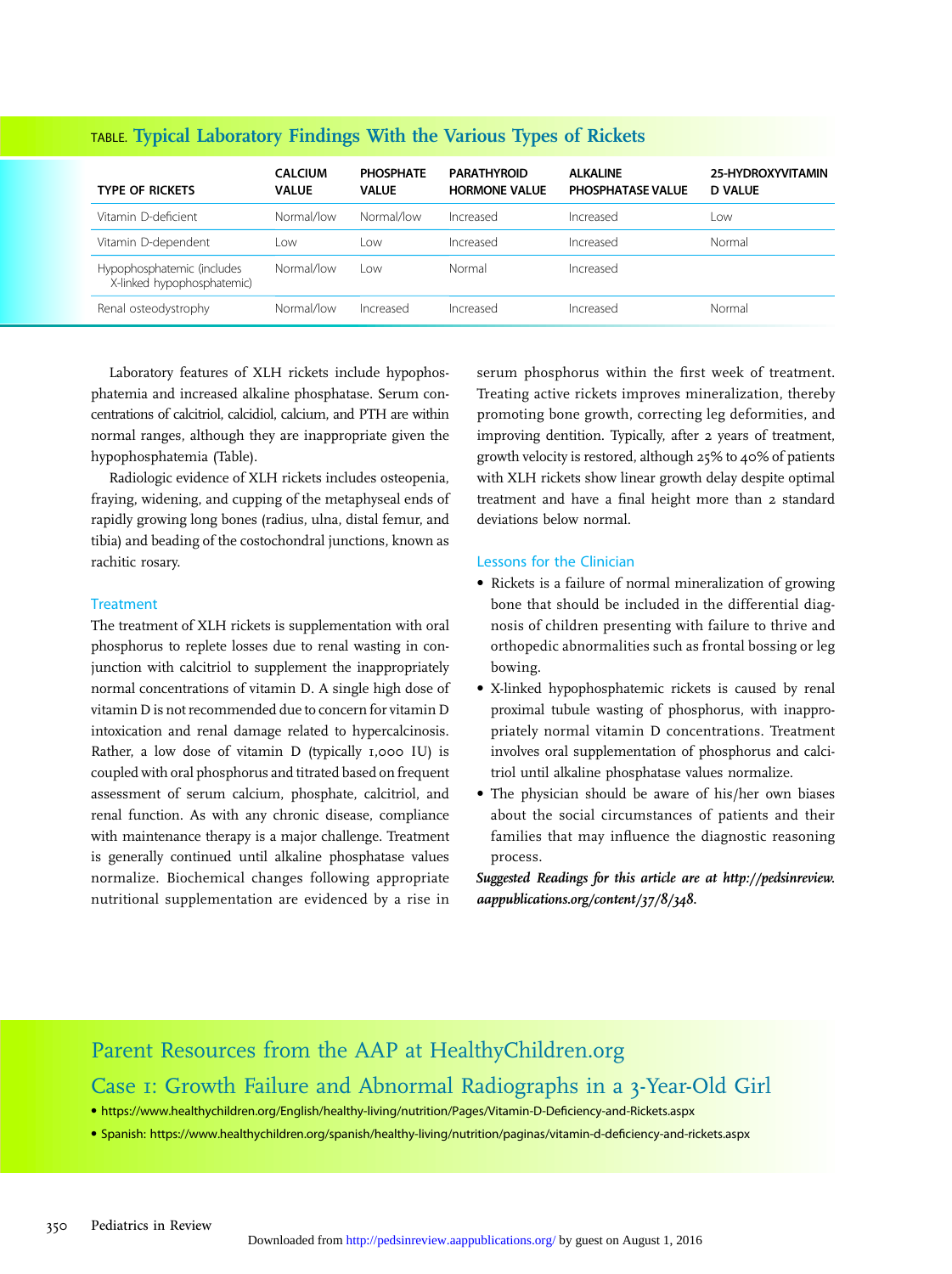# *Pediatrics in Review* 2016;37;348 Raahul Ramakrishnan, Jennifer Fuchs and Geeta Singhal **Case 1: Growth Failure and Abnormal Radiographs in a 3-year-old Girl**

DOI: 10.1542/pir.2016-0026

| <b>Updated Information &amp;</b><br><b>Services</b> | including high resolution figures, can be found at:<br>http://pedsinreview.aappublications.org/content/37/8/348                                                                                                                                                                                                                                                                                                                                                                                                                                                                                                                                                                                                                                               |
|-----------------------------------------------------|---------------------------------------------------------------------------------------------------------------------------------------------------------------------------------------------------------------------------------------------------------------------------------------------------------------------------------------------------------------------------------------------------------------------------------------------------------------------------------------------------------------------------------------------------------------------------------------------------------------------------------------------------------------------------------------------------------------------------------------------------------------|
| <b>References</b>                                   | This article cites 6 articles, 1 of which you can access for free at:<br>http://pedsinreview.aappublications.org/content/37/8/348#BIBL                                                                                                                                                                                                                                                                                                                                                                                                                                                                                                                                                                                                                        |
| <b>Subspecialty Collections</b>                     | This article, along with others on similar topics, appears in the<br>following collection(s):<br><b>Developmental/Behavioral Pediatrics</b><br>http://classic.pedsinreview.aappublications.org/cgi/collection/develo<br>pment:behavioral_issues_sub<br><b>Growth/Development Milestones</b><br>http://classic.pedsinreview.aappublications.org/cgi/collection/growth<br>:development_milestones_sub<br><b>Endocrinology</b><br>http://classic.pedsinreview.aappublications.org/cgi/collection/endocri<br>nology_sub<br><b>Nephrology</b><br>http://classic.pedsinreview.aappublications.org/cgi/collection/nephro<br>$logy$ _sub<br><b>Orthopaedic Medicine</b><br>http://classic.pedsinreview.aappublications.org/cgi/collection/orthop<br>edic medicine sub |
| Permissions & Licensing                             | Information about reproducing this article in parts (figures, tables) or<br>in its entirety can be found online at:<br>http://classic.pedsinreview.aappublications.org/site/misc/Permissions<br>.xhtml                                                                                                                                                                                                                                                                                                                                                                                                                                                                                                                                                        |
| <b>Reprints</b>                                     | Information about ordering reprints can be found online:<br>http://classic.pedsinreview.aappublications.org/site/misc/reprints.xht<br>ml                                                                                                                                                                                                                                                                                                                                                                                                                                                                                                                                                                                                                      |